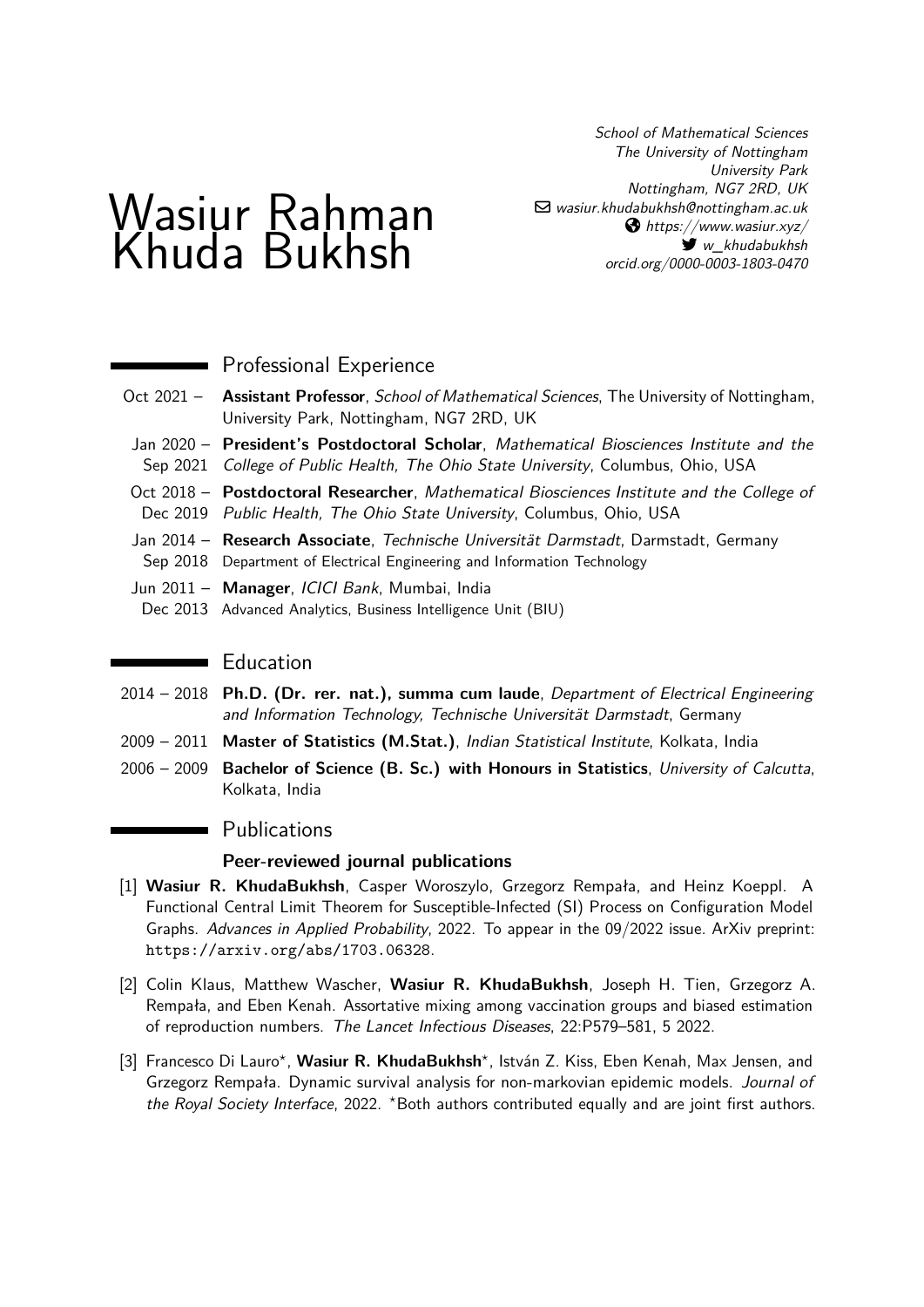- [4] Kai Cui, **Wasiur R. KhudaBukhsh**, and Heinz Koeppl. Motif-based mean-field approximation of interacting particles on clustered networks. Physical Review E, 105, 4 2022.
- [5] Harley Vossler, Pierre Akilimali, Yuhan Pan, **Wasiur R. KhudaBukhsh**, Eben Kenah, and Grzegorz A. Rempała. Analysis of individual-level epidemic data: Study of 2018-2020 ebola outbreak in democratic republic of the congo. Scientific Reports, 12, 2022.
- [6] Ido Somekh<sup>\*</sup>, Wasiur R. KhudaBukhsh<sup>\*</sup>, Elisabeth Dowling Root<sup>\*</sup>, Greg Rempala, Eric Simoes, and Eli Somekh. Quantifying the Population-level Effect of COVID-19 Mass Vaccination Campaign in Israel: A Modeling Study. Open Forum Infectious Diseases, 2022. \*Equal contribution.
- [7] Wasiur R. KhudaBukhsh<sup>\*</sup>, Hye-Won Kang, Eben Kenah, and Grzegorz Rempała. Incorporating age and delay into models for biophysical systems. Physical Biology, 18(1), 2021. (\*Invited paper).
- [8] **Wasiur R. KhudaBukhsh**, Boseung Choi, Eben Kenah, and Grzegorz Rempała. Survival dynamical systems: individual-level survival analysis from population-level epidemic models. Journal of the Royal Society Interface Focus, 10(1), 2020.
- <span id="page-1-1"></span>[9] **Wasiur R. KhudaBukhsh**, Arnab Auddy, Yann Disser, and Heinz Koeppl. Approximate lumpability for markovian agent-based models using local symmetries. Journal of Applied Probability, 56, 9 2019.
- [10] Hye-Won Kang\*, Wasiur R. KhudaBukhsh<sup>\*</sup>, Heinz Koeppl, and Grzegorz Rempała. Quasisteady-state approximations derived from a stochastic enzyme kinetics. Bulletin of Mathematical Biology, 81(5):1303-1336, 2019. \* joint first authors.
- [11] Saumya Yashmohini Sahai, Saket Gurukar, **Wasiur R. KhudaBukhsh**, Srinivasan Parthasarathy, and Grzegorz A. Rempała. A Machine Learning Model for Nowcasting Epidemic Incidence. Mathematical Biosciences, 2021.
- [12] **Wasiur R. KhudaBukhsh**, Sounak Kar, Bastian Alt, Amr Rizk, and Heinz Koeppl. Generalized cost-based job scheduling in very large cluster systems. IEEE Transactions on Parallel and Distributed Systems, 31(11):2594–2604, 2020.
- <span id="page-1-0"></span>[13] Boseung Choi, Sydney Busch, Dieudonné Kazadi, Benoit Ilunga, Emile Okitolonda, Yi Dai, Robert Lumpkin, Omar Saucedo, **Wasiur R. KhudaBukhsh**, Joseph Tien, Marcel Yotebieng, Eben Kenah, and Grzegorz A. Rempała. Modeling Outbreak Data: Analysis of a 2012 Ebola Virus Disease Epidemic in DRC. BIOMATH, 8(2), 2019.
- [14] **Wasiur R. KhudaBukhsh**, Amr Rizk, Sounak Kar, and Heinz Koeppl. Provisioning and performance evaluation of parallel systems with output synchronization. ACM Transactions on Modeling and Performance Evaluation of Computing Systems (TOMPECS), 4(1), 3 2019.
- [15] Bastian Alt, Markus Weckesser, Christian Becker, Matthias Hollick, Sounak Kar, Anja Klein, Robin Klose, Roland Kluge, Heinz Koeppl, Boris Koldehofe, **Wasiur R. KhudaBukhsh**, Mahdi Mousavi, Martin Pfannemueller, Amr Rizk, Andy Schuerr, and Ralf Steinmetz. Transitions: A protocol-independent view of the future internet. Proceedings of the IEEE, 107(4):835–846, 4 2019.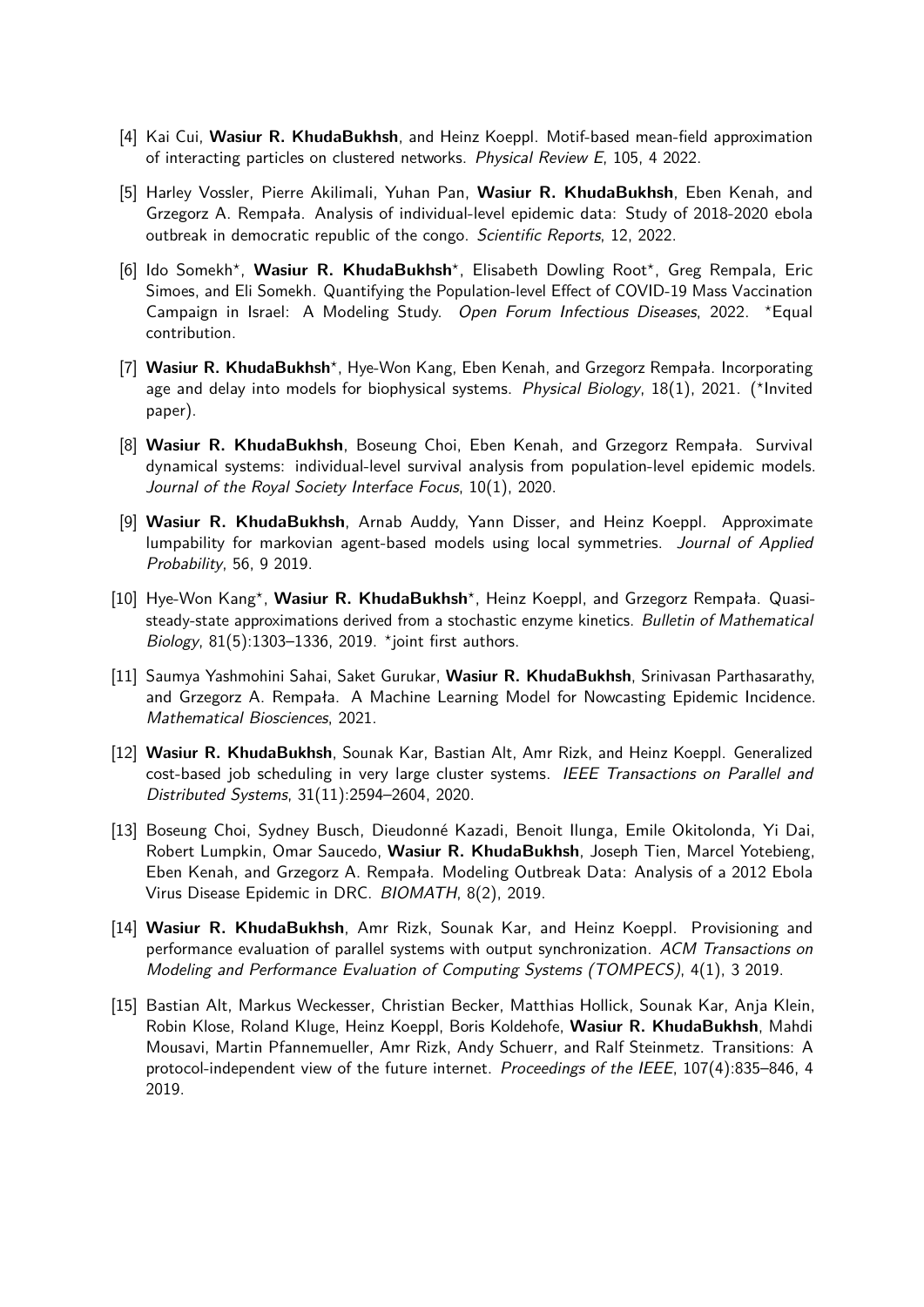[16] **Wasiur R. KhudaBukhsh**, Julius Rückert, Julian Wulfheide, David Hausheer, and Heinz Koeppl. SCHEDMIX: Heterogeneous strategy assignment in swarming-based live streaming. Open Transactions on Communication Systems (OTCS), 2019. Accepted for publication.

#### **Peer-reviewed conference proceedings**

- [17] **Wasiur R. KhudaBukhsh**, Bastian Alt, Sounak Kar, Amr Rizk, and Heinz Koeppl. Collaborative uploading in heterogeneous networks: Optimal and adaptive strategies. In IEEE International Conference on Computer Communications (INFOCOM), 4 2018.  $<$  20% acceptance rate. Best-in-Session Presentation Award.
- [18] **Wasiur R. KhudaBukhsh**, Amr Rizk, Alexander Frömmgen, and Heinz Koeppl. Optimizing Stochastic Scheduling in Fork-Join Queueing Models: Bounds and Applications. In IEEE International Conference on Computer Communications (INFOCOM), 5 2017. ∼ 20% acceptance rate.
- [19] Adrian Šošić, **Wasiur R. KhudaBukhsh**, A. M. Zourbir, and Heinz Koeppl. Inverse reinforcement learning in swarm systems. In AAMAS Workshop on Transfer in Reinforcement Learning, May 2017. Available: <http://www.tirl.info/proceedings/2017/SosicEtal-Inverse.pdf>.
- [20] Adrian Šošić, **Wasiur R. KhudaBukhsh**, A. M. Zourbir, and Heinz Koeppl. Inverse reinforcement learning in swarm systems. In International Conference on Autonomous Agents & Multiagent Systems (AAMAS), 5 2017.  $\sim 26\%$  acceptance rate, Best Paper Award Finalist.
- [21] **Wasiur R. KhudaBukhsh**, Julius Rückert, Julian Wulfheide, David Hausheer, and Heinz Koeppl. Analysing and Leveraging Client Heterogeneity in Swarming-based Live Streaming. In IFIP Networking Conference (IFIP Networking) and Workshops, 5 2016. ∼ 26% acceptance rate.
- [22] Mahdi Mousavi, Hussein Al Shatri, **Wasiur R. KhudaBukhsh**, Heinz Koeppl, and Anja Klein. Cross-Layer QoE-based Incentive Mechanism for Video Streaming in Multi-Hop Wireless Networks. In IEEE 86th Vehicular Technology Conference (VTC), 9 2017.

#### **Preprints/Submitted**

- [23] **Wasiur R. KhudaBukhsh**, Caleb Deen Bastian, Matthew Wascher, Colin Klaus, Mark Weir, Eben Kenah, Elisabeth Root, Joseph H. Tien, and Grzegorz Rempała. Projecting COVID-19 Cases and Subsequent Hospital Burden in Ohio. Epidemics, 2022. Submitted.
- [24] **Wasiur R. KhudaBukhsh**, Sat Kartar Khalsa, Eben Kenah, Grzegorz Rempała, and Joseph Tien. COVID-19 dynamics in an Ohio prison. 2021. Submitted. Preprint: [https://www.medrxiv.](https://www.medrxiv.org/content/10.1101/2021.01.14.21249782v1) [org/content/10.1101/2021.01.14.21249782v1](https://www.medrxiv.org/content/10.1101/2021.01.14.21249782v1).
- [25] Kai Cui, **Wasiur R. KhudaBukhsh**, and Heinz Koeppl. Hypergraphon mean-field games. Chaos, 2022. Submitted. Preprint: <https://arxiv.org/abs/2203.16223>.
- [26] Matthew Wascher, Patrick Schnell, **Wasiur R. KhudaBukhsh**, Joseph Tien, and Grzegorz Rempała. Monitoring SARS-CoV-2 Transmission and Prevalence in Populations under Repeated Testing. 2021. Submitted.

#### **Manuscripts in progress**

[27] **Wasiur R. KhudaBukhsh** and Eben Kenah. Semiparametric pairwise regression for infectious disease transmission with external sources of infection.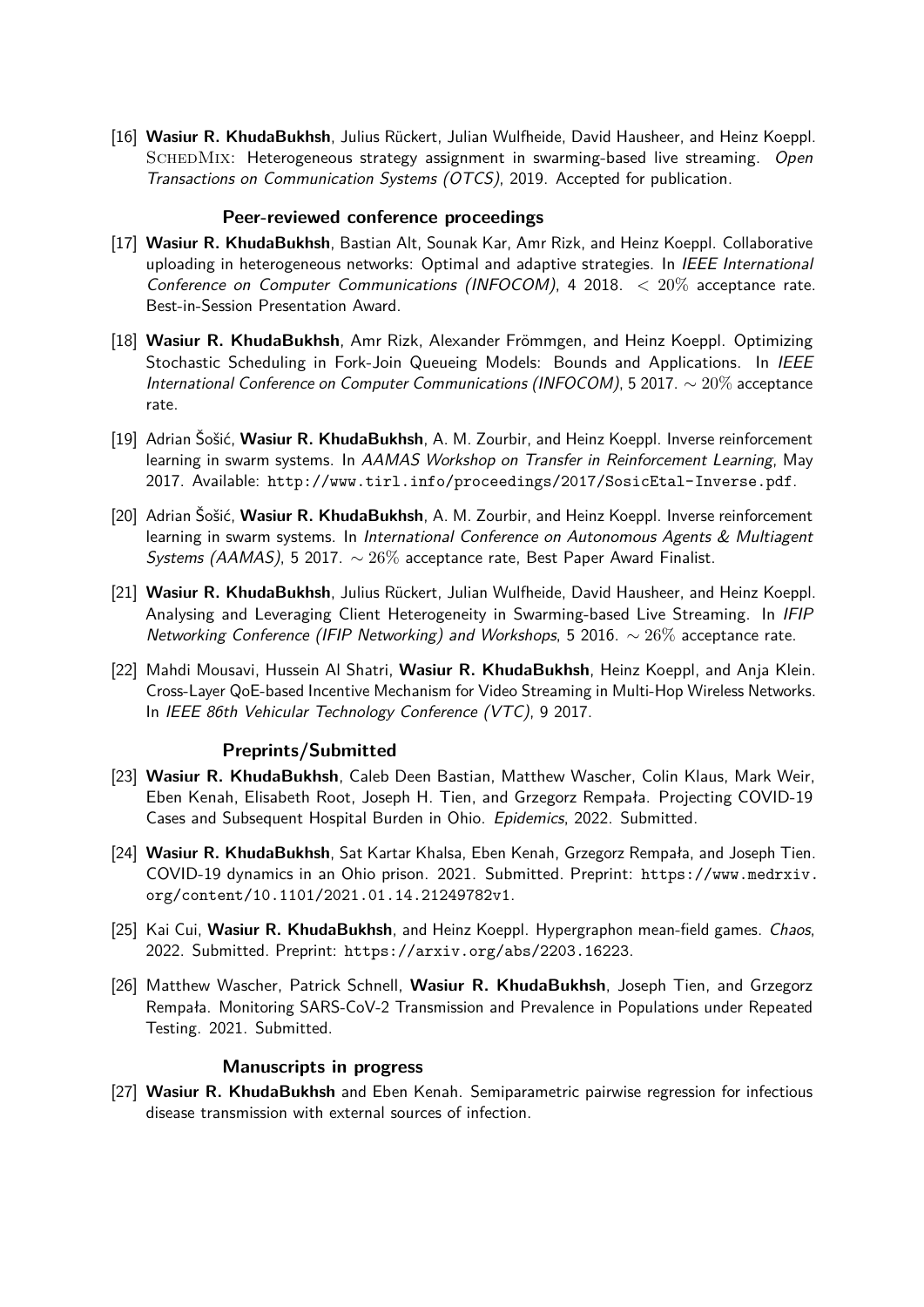- [28] Hye-Won Kang, **Wasiur R. KhudaBukhsh**, and Grzegorz A. Rempała. Multiscale approximations of the togashi–kaneko reaction system. 2022.
- [29] Yushuf Sharker\*, Zaynab Diallo\*, Wasiur R. KhudaBukhsh, and Eben Kenah. Pairwise accelerated failure time models with external sources of infection and epidemiological studies of infectious disease transmission.  $\star$  Joint first authors.

## **Thesis and technical notes**

- [30] **Wasiur R. KhudaBukhsh**. Model reductions for queueing and agent-based systems with applications in communication networks. PhD thesis, Technische Universität, Darmstadt, 2018. Available at: <http://tuprints.ulb.tu-darmstadt.de/7588/>.
- [31] **Wasiur R. KhudaBukhsh**, Mark Sinzger, and Heinz Koeppl. Bounds on the spectral radius of real-valued non-negative kernels on measurable spaces. Technical report, 2018. arXiv preprint: https://arxiv.org/abs/1808.00258.

# Awards and Funding

#### Awards

- 1. 2019 President's Postdoctoral Scholars Program (PPSP) of the Ohio State University
- 2. Best-in-Session Presentation Award at the IEEE International Conference on Computer Communications (IEEE INFOCOM), Honolulu, Hawaii, USA, 2018.

#### Funding

Successful:

- 1. LMS Undergraduate Research Bursary 2022 (900 GBP + matching 900 GBP from the University of Nottingham)
- 2. LMS Research in pairs grant 2022 (1200 GBP)
- 3. American Institute of Mathematics (AIM) SQuaREs (Structured Quartet Research Ensembles) (along with Hye-Won Kang, Lea Popovic, Greg Rempała, Ruth Williams and Felipe Campos)
- 4. The German Academic Exchange Service (DAAD) travel grant (Kongressreise) to participate in the Annual Meeting of the SMB in Sydney, Australia, 2018 ( $\sim$  2000 EUR)

Unsuccessful:

1. NIH K99/R00 Pathway to Independence Award 2020

# **Presentations**

Summary: 27 invited and 23 contributed/local talks. 5 poster presentations.

#### Invited talks

- 1. Mini-symposium speaker at International Conference on Applications of Computer Algebra (ACA 22), August 15-19, 2022
- 2. Mini-symposium speaker at SIAM Conference on Uncertainty Quantification, April 15, 2022.
- 3. Statistics and Probability Seminar, University of Nottingham. February 3, 2022.
- 4. Mathematics of Reaction Networks (MoRN) seminar, January 27, 2022.
- 5. Math Bio seminar, The Ohio State University, virtual, November 4, 2021
- 6. Stochastic Systems seminar talk, Department of Mathematics, University of California San Diego, virtual, October 21, 2021
- 7. Guest lecture on infectious disease epidemiology, The Ohio State University, virtual, September 16, 2021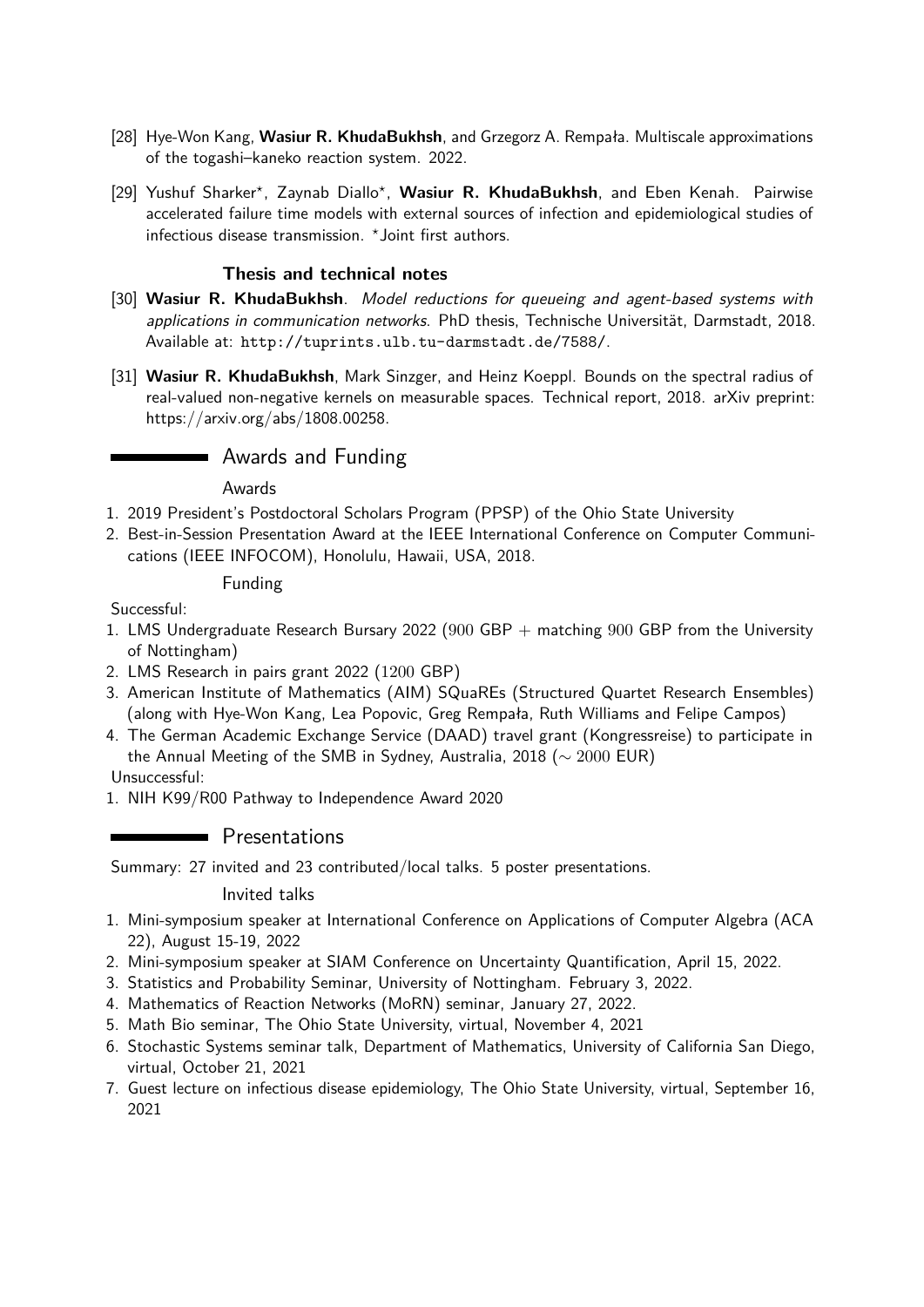- 8. American Institute of Mathematics (AIM) Workshop on "Limits and control of stochastic reaction networks", July 28, 2021
- 9. Colloquium at the Department of Mathematics, Simon Fraser University, virtual, April 23, 2021
- 10. Special session at the Joint Mathematics Meetings (JMM), virtual, January 6-9, 2021
- 11. IDI Virtual COVID-19 Symposium, December 3, 2020
- 12. Seminar, Institute of Applied Mathematics and Mechanics, University of Warsaw, November 30, 2020
- 13. Seminar, Institute of Applied Mathematics and Mechanics, University of Warsaw, November 23, 2020
- 14. Biostatistics seminar, the Ohio State University, Columbus, OH, USA, October 30, 2020
- 15. Math-Bio seminar, Virginia Tech, virtual, September 23, 2020
- 16. International Webinar Series on Artificial Intelligence and Machine Learning, virtual, September 18, 2020
- 17. Workshop on "Life on Planet Earth: Above and Below", MBI, OSU, August 11, 2020
- 18. International Webinar, Departments of Mathematics and Physics, Bidhan Chandra College, virtual, July 18, 2020
- 19. Special session of Data Science, Business Intelligence Unit, ICICI Bank, Mumbai, India, July 24, 2020
- 20. Special session at the Erdős Institute Python Bootcamp, May 2020 (jointly with Marissa Renardy)
- 21. Biostatistics Seminar, the Ohio State University, Columbus, OH, USA, February 28, 2020
- 22. Mathematical Modeling and Statistical Analysis of Infectious Disease Outbreaks, CIRM, Marseille, France, February 21, 2020
- 23. Mini-symposium speaker at the Annual Meeting of the SMB, Montreal, Canada, 2019
- 24. Mini-symposium speaker at the International Conference on Mathematical Methods and Models in Biosciences (BioMath), June 2019, Poland
- 25. BIRS-CMO workshop on "Scaling Limits of Dynamical Processes on Random Graphs", May 2019, Oaxaca, Mexico
- 26. Mini-symposium speaker at the Annual Meeting of the SMB and the JSMB, Sydney, Australia, 2018
- 27. Cloud Computing, Machine Learning And Networking Research (CLAN) Lab, Purdue University (May, 2017), Host: [Vaneet Aggarwal](http://web.ics.purdue.edu/~vaneet/)

#### Contributed talks

- 1. BIRS Workshop on "Preparing for the next pandemic", June 12-17, 2022
- 2. Annual Meeting of the Society for Mathematical Biology, June 13-17, 2021
- 3. Workshop on Mathematical and Computational Biology, June 10-11, 2021
- 4. The SIAM Conference on Applications of Dynamical Systems (DS21), May 23-27, 2021
- 5. ENAR Spring Meeting, March 14-17, 2021
- 6. Mathematical Biosciences Institute (MBI) Seminar, Columbus, Ohio, USA, March 04, 2021
- 7. Joint Mathematical Epidemiology and Math Education SMB Subgroup Meeting, Feb 7-8, 2021
- 8. Applied Mathematics Seminar, Department of Mathematics, The Ohio State University, November 19, 2020
- 9. Bernoulli–IMS One World Symposium 2020, virtual, August 25, 2020
- 10. Mini-symposium speaker at the Annual Meeting of the SMB, virtual, August 19, 2020
- 11. Joint Statistical Meetings 2020, virtual, August 2-6, 2020
- 12. Mini-symposium speaker at SIAM Conference on Mathematics of Data Science 2020 (virtual), June 2020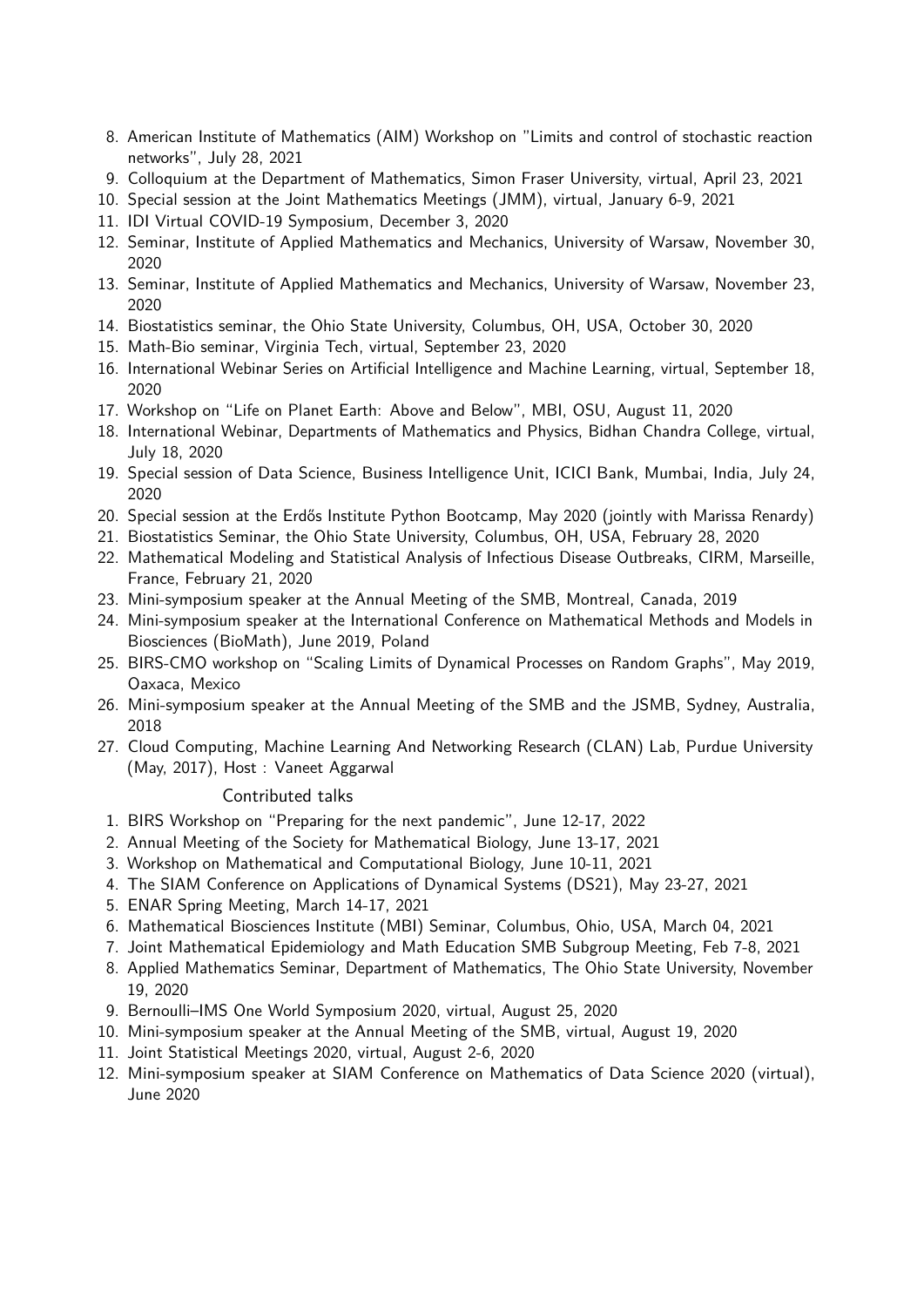- 13. MBI Workshop on Mathematical and Computational Methods in Biology, May 6, 2020
- 14. International Indian Statistical Association Conference (IISA 2019), Mumbai, India, December 28, 2019
- 15. Latin American Congress of Probability and Mathematical Statistics (CLAPEM) XV, Merida-Yucatán, México, December, 2019
- 16. Mathematical Biosciences Institute (MBI) Seminar, Columbus, Ohio, USA, October, 2019
- 17. Joint Statistical Meetings (JSM) American Statistical Association, Colorado, USA, 2019
- 18. Stochastic Processes and their Applications, Bernoulli Society, Northwestern University, July 2019, USA
- 19. International Conference on Mathematical Methods and Models in Biosciences (BioMath), June 2019, Poland
- 20. Mathematical Biosciences Institute (MBI) Seminar, Columbus, Ohio, USA, 2019
- 21. IEEE International Conference on Computer Communications (IEEE INFOCOM), Honolulu, Hawaii, USA, 2018
- 22. IEEE International Conference on Computer Communications (IEEE INFOCOM), Atlanta, GA, USA, 2017
- 23. IFIP Networking Conference and Workshops, Vienna, Austria, 2016

#### Poster presentations

- 1. Mathematical Models in Evolutionary Biology conference, CIRM, Marseilles, France, February 10-14 2020
- 2. Annual Meeting of the Infectious Disease Institute, The Ohio State University, September 2019, Columbus, OH, USA
- 3. Joint Statistical Meetings (JSM) American Statistical Association, Colorado, USA, 2019
- 4. CMCF Algorithms and Methods for Single Cell Genomics, University of California, Irvine, June 2019, USA
- 5. BIRS-CMO workshop on "Scaling Limits of Dynamical Processes on Random Graphs", May 2019, Oaxaca, Mexico

#### Teaching Experience

University of Nottingham, UK

- 1. MATH 2010: Probability Models and Methods School of Mathematical Sciences, The University of Nottingham Role: Instructor Terms: Spring 2022 (∼270 students), Spring 2023
- 2. MATH 4045 Mathematical Finance stream, School of Mathematical Sciences, The University of Nottingham Role: Instructor (jointly with Fabrizio Leisen) Terms: Autumn 2022 (∼270 students)

#### The Ohio State University, USA

- 1. STAT 4201: Introduction to Mathematical Statistics Department of Statistics, The Ohio State University, USA Role: Instructor Terms: Fall semester  $2019$  ( $> 120$  students)
- 2. PUBHBIO7193: Individual studies in Biostatistics (Advanced stochastic epidemiology) Division of Biostatistics, The Ohio State University, USA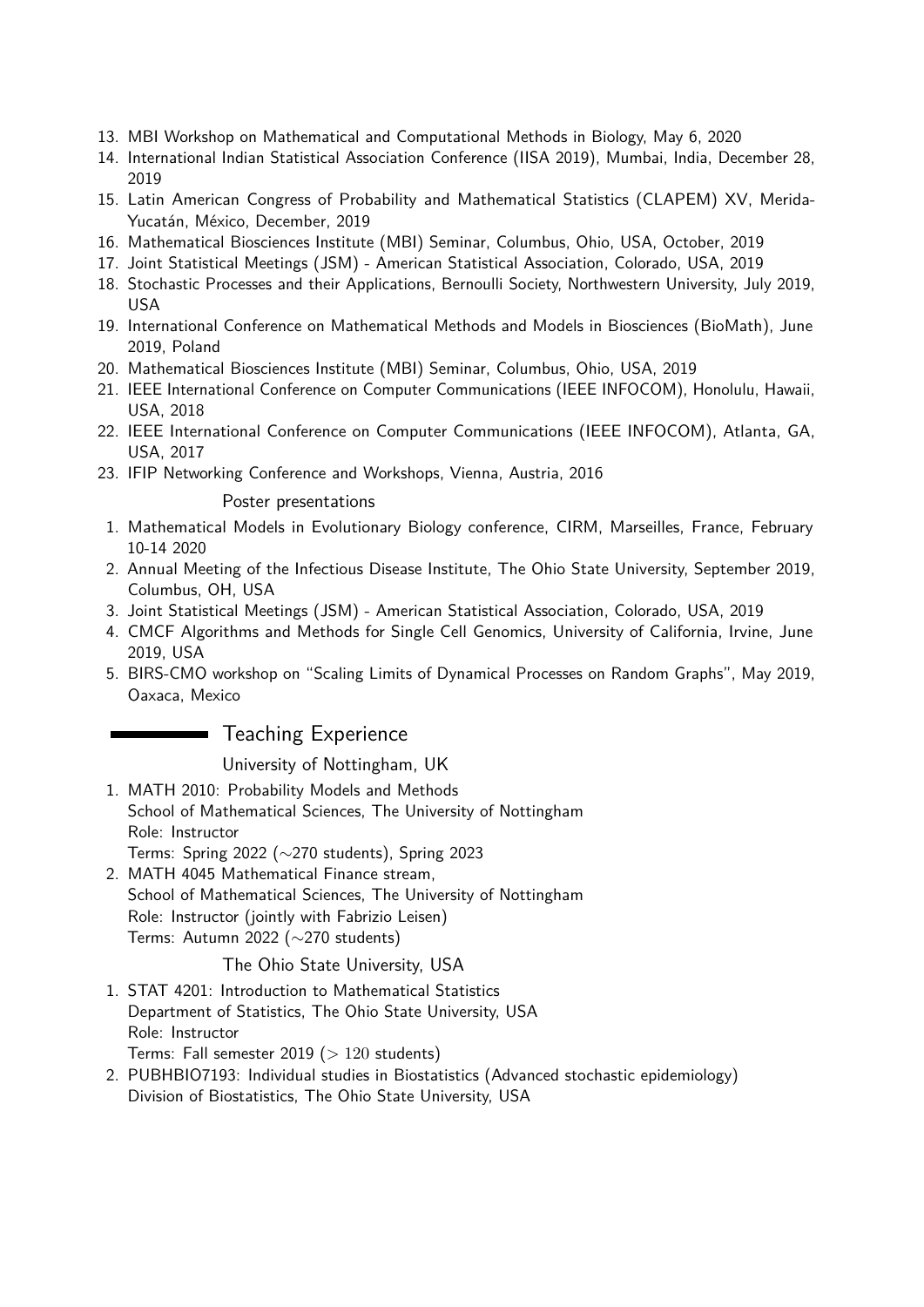Role: Instructor (jointly with Eben Kenah) Terms: Summer semester 2019

## Technische Universität Darmstadt, Germany

- 1. Computational Methods for Systems and Synthetic Biology (CMSSB)
- Department of Electrical Engineering and Information Technology, [Technische Universität Darm](http://www.tu-darmstadt.de/index.en.jsp)[stadt,](http://www.tu-darmstadt.de/index.en.jsp) Germany

Role: Teaching Assistant

Terms: Summer semester 2016, Summer semester 2017

# **Supervision and Mentoring**

Summary: (Co-) Supervised a total of 12 undergrad (B.Sc., not including REU students) and 6 M.Sc. students.

#### M.Sc. Students

- 1. Yajie Guo, 2022, Master degree dissertation, School of Mathematical Sciences, The University of Nottingham, UK
- 2. Robert Lumpkin, 2019, Master degree project (jointly with Prof. Greg Rempala), Department of Mathematics, The Ohio State University, USA (resulted in the publication [\[13\]](#page-1-0))
- 3. Arnab Auddy, 2017, Summer internship, [Technische Universität Darmstadt,](http://www.tu-darmstadt.de/index.en.jsp) Germany (resulted in the publication [\[9\]](#page-1-1))
- 4. Markus Schanz, 2017, Master thesis (jointly with Christian Koch), [Technische Universität Darmstadt,](http://www.tu-darmstadt.de/index.en.jsp) Germany
- 5. Hameer Abbasi, 2017, Master thesis (jointly with Bastian Alt), [Technische Universität Darmstadt,](http://www.tu-darmstadt.de/index.en.jsp) Germany
- 6. Ranjani Krishnan, 2018, Master thesis (jointly with Denny Stohr), [Technische Universität Darmstadt,](http://www.tu-darmstadt.de/index.en.jsp) Germany
- 7. Sayantan Kumar, 2018, Summer internship, [Technische Universität Darmstadt,](http://www.tu-darmstadt.de/index.en.jsp) Germany (manuscript to be submitted for publication)

B.Sc. Students

- 1. Sarina Rivlin-Sanders, 2022, Summer internship, School of Mathematical Sciences, The University of Nottingham, UK
- 2. Junzhe Zhu, 2022, Summer internship, School of Mathematical Sciences, The University of Nottingham, UK
- 3. Jasen Lai, 2019, Summer project, The Ohio State University, USA
- 4. Ran An, 2019, Summer project, The Ohio State University, USA
- 5. Stanley L. Cao, 2019, Summer project, The Ohio State University, USA
- 6. Hongyi Wang, 2019, Summer project, The Ohio State University, USA
- 7. Joey Zeng, 2019, Summer project, The Ohio State University, USA
- 8. Kai Li, 2019, Summer project, The Ohio State University, USA
- 9. Yi Dai, 2019, Summer project (jointly with Prof. Greg Rempala and Prof. Eben Kenah), The Ohio State University, USA
- 10. Jordan Kirsch, 2019, Summer project (jointly with Prof. Greg Rempala and Prof. Eben Kenah), The Ohio State University, USA
- 11. Vikash Vikash, 2016, Summer internship, [Technische Universität Darmstadt,](http://www.tu-darmstadt.de/index.en.jsp) Germany
- 12. Simon Schwanz, 2016, Proseminar, [Technische Universität Darmstadt,](http://www.tu-darmstadt.de/index.en.jsp) Germany
- 13. Simon Schwanz, 2017, Project seminar (jointly with Christian Koch), [Technische Universität](http://www.tu-darmstadt.de/index.en.jsp)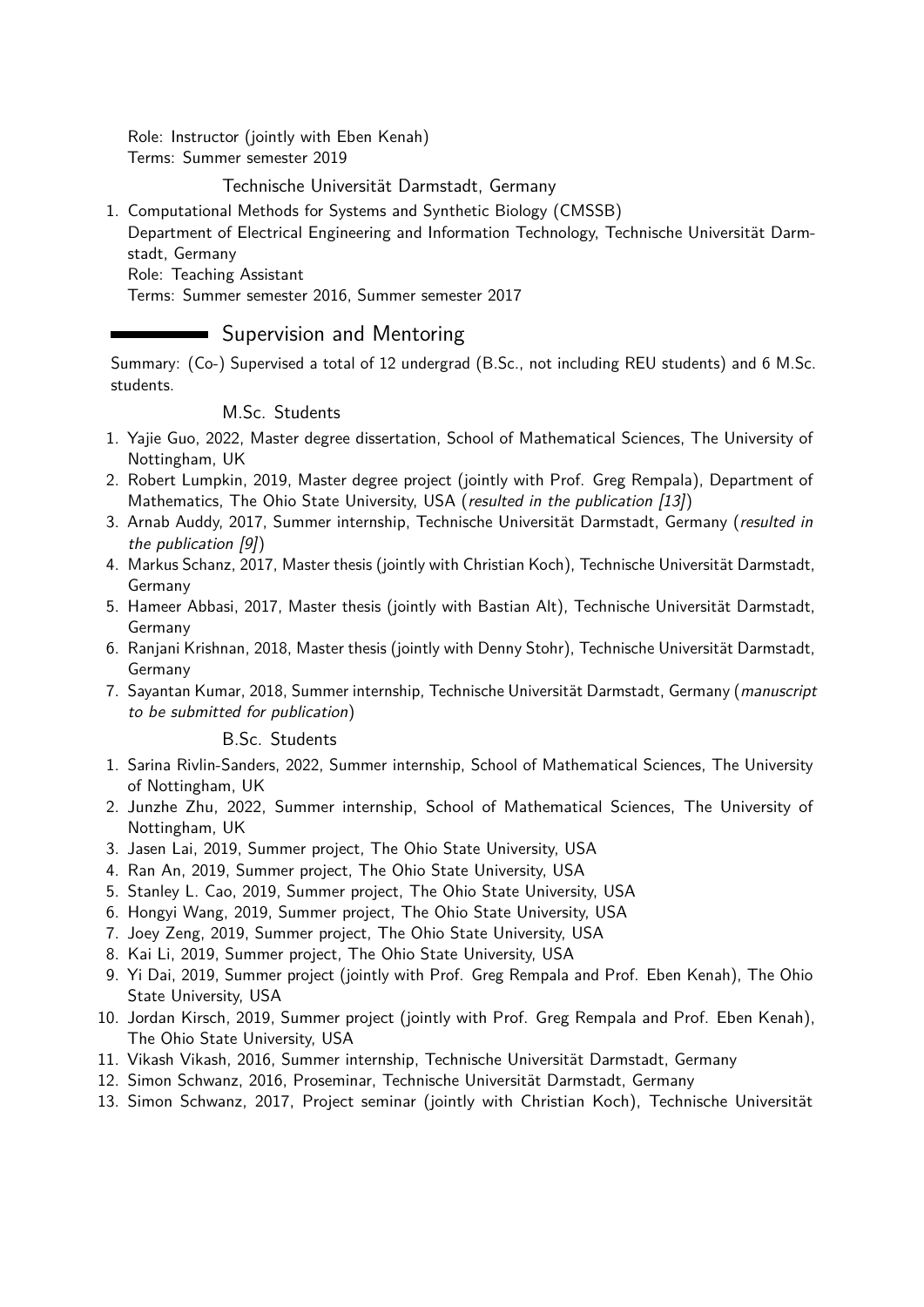[Darmstadt,](http://www.tu-darmstadt.de/index.en.jsp) Germany

14. Siddhaarth Sarkar, 2018, Summer internship, [Technische Universität Darmstadt,](http://www.tu-darmstadt.de/index.en.jsp) Germany

# **Dutreach and Service**

Editorial Service

1. Co-editor, special issue of Mathematical Biosciences and Engineering

## COVID-19 Modelling Response

1. Provided service to the Ohio Department of Health and Ohio Hospital Association as part of the OSU/IDI COVID-19 response modelling team. Provided daily predictions of COVID-19 cases and resultant hospital burden in the state of Ohio, USA.

## Organizing conferences

- 1. Invited session at the IMS Asia Pacific Rim Meeting, Melbourne, Australia, 2022 (pending acceptance. Jointly with Gursharn Kaur)
- 2. Mini-symposium at the ECMTB 2022, September 19-23, 2022 (jointly with Hye-Won Kang)
- 3. BIRS Workshop on "Preparing for the next pandemic", June 12-17, 2022 (jointly with Sara Del Valle, Joel C. Miller and Rick Durrett)
- 4. Mini-symposium at the SIAM Conference on Applications of Dynamical Systems, 2021
- 5. Mini-symposium at the Annual Meeting of the Society for Mathematical Biology, 2021 (Jointly with Hye-Won Kang)
- 6. Invited session at the Annual Meeting of the ENAR, 2021 (jointly with Marissa Renardy)
- 7. Mini-symposium at the Annual Meeting of the Society for Mathematical Biology, 2020 (jointly with Hye-Won Kang)
- 8. Mini-symposium at the SIAM Conference on Mathematics of Data Science (MDS20), Cincinnati, OH, USA, June 11, 2020 (jointly with Veronica Ciaconel)
- 9. Contributed Session at the Latin American Congress of Probability and Mathematical Statistics (CLAPEM) XV, Merida-Yucatán, México, December, 2019 (jointly with Hye-Won Kang)
- 10. Session at the 2019 International Indian Statistical Association Conference (IISA 2019), Mumbai, India, December 2019 (jointly with Arindam Fadikar)

#### **Tutorials**

- 1. "How to write scientific papers" for MBI REU students, 2019
- 2. "Introduction to epidemic modelling" for SAMMS REU students, 2019
- 3. "Modeling the COVID-19 pandemic" for the Erdös Institute bootcamp, May 2020

#### Mentoring REUs

- 1. MBI REUs, Summer 2019
- 2. Ohio 5 SURE students at the College of Public Health, OSU, 2019

# Referee Service

- 1. Journal of Applied Probability/Advances in Applied Probability (Applied Probability Trust)
- 2. Stochastic Processes and their Applications
- 3. Stochastics (Taylor & Francis)
- 4. SIAM Multiscale Modeling & Simulation
- 5. Mathematical Biosciences
- 6. Bulletin of Mathematical Biology
- 7. Journal of Chemical Physics
- 8. Journal of Mathematical Biology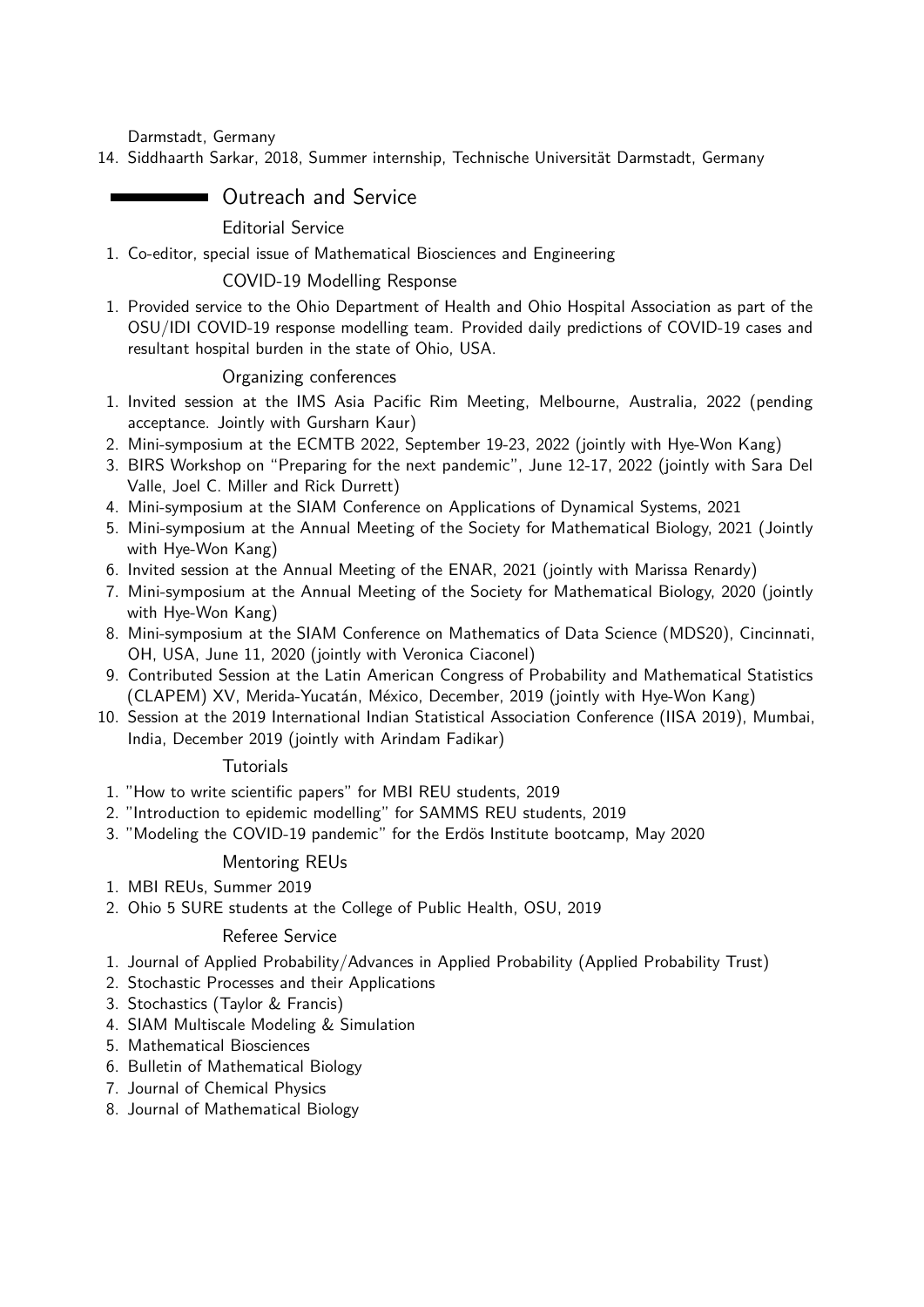- 9. PLOS One
- 10. Journal of Mathematical Physics
- 11. Mathematical Biosciences and Engineering
- 12. European Journal of Control
- 13. Mathematics (MDPI)
- 14. IEEE Transactions on Automatic Control
- 15. Journal of Mathematics in Industry
- 16. Journal of Mathematical Analysis and Applications
- 17. Journal of Scientific Research
- 18. Methodology and Computing in Applied Probability
- 19. IEEE Control System Letters
- 20. IEEE Transactions on Networking
- 21. IEEE Transactions on Control of Network Systems
- 22. [IEEE Multi-Conference on Systems and Control,](http://msc2015.ieeecss.org/) Sydney, Australia, 2015
- 23. American Control Conference (ACC)

#### Other Services

- 1. Reviewer for the President's Research Excellence at OSU
- 2. Judge for abstract submissions at the Annual Meeting of the MIDAS Network, 2021
- 3. Judge for poster sessions at the Annual Meeting of the SMB 2021
- 4. Judge for the OSU Mathematical Contest for Modeling, 2018, 2019
- 5. Judge for OPA travel awards, the Ohio State University, 2019

#### Professional Memberships

- 1. Society for Industrial and Applied Mathematics (SIAM)
- 2. London Mathematical Society (LMS)
- 3. Bernoulli Society for Mathematical Statistics and Probability
- 4. The Society for Mathematical Biology (SMB)
- 5. American Statistical Association (ASA)
- 6. American Association for the Advancement of Science (AAAS)

# **Computer Skills**

Programming C, R, Python, SQL, Julia

Languages

Software Matlab, SAS, Microsoft Office, LATEX

#### Languages

English Professional Proficiency

- Bengali Mother Tongue
- Hindi Working Knowledge
- German Intermediate (B1 level)

# Media highlights

- 1. [The Dynamical Systems Web \(DSWeb\):](https://dsweb.siam.org/The-Magazine/Article/student-feature-wasiur-rahman-khuda-bukhsh) Student Feature in the Jan 2021 edition of the journal. (URL: <https://tinyurl.com/dsweb>)
- 2. OSC Research Report: COVID-19 projection models equip Ohioans. (URL: [https://tinyurl.](https://tinyurl.com/resrchrprt)